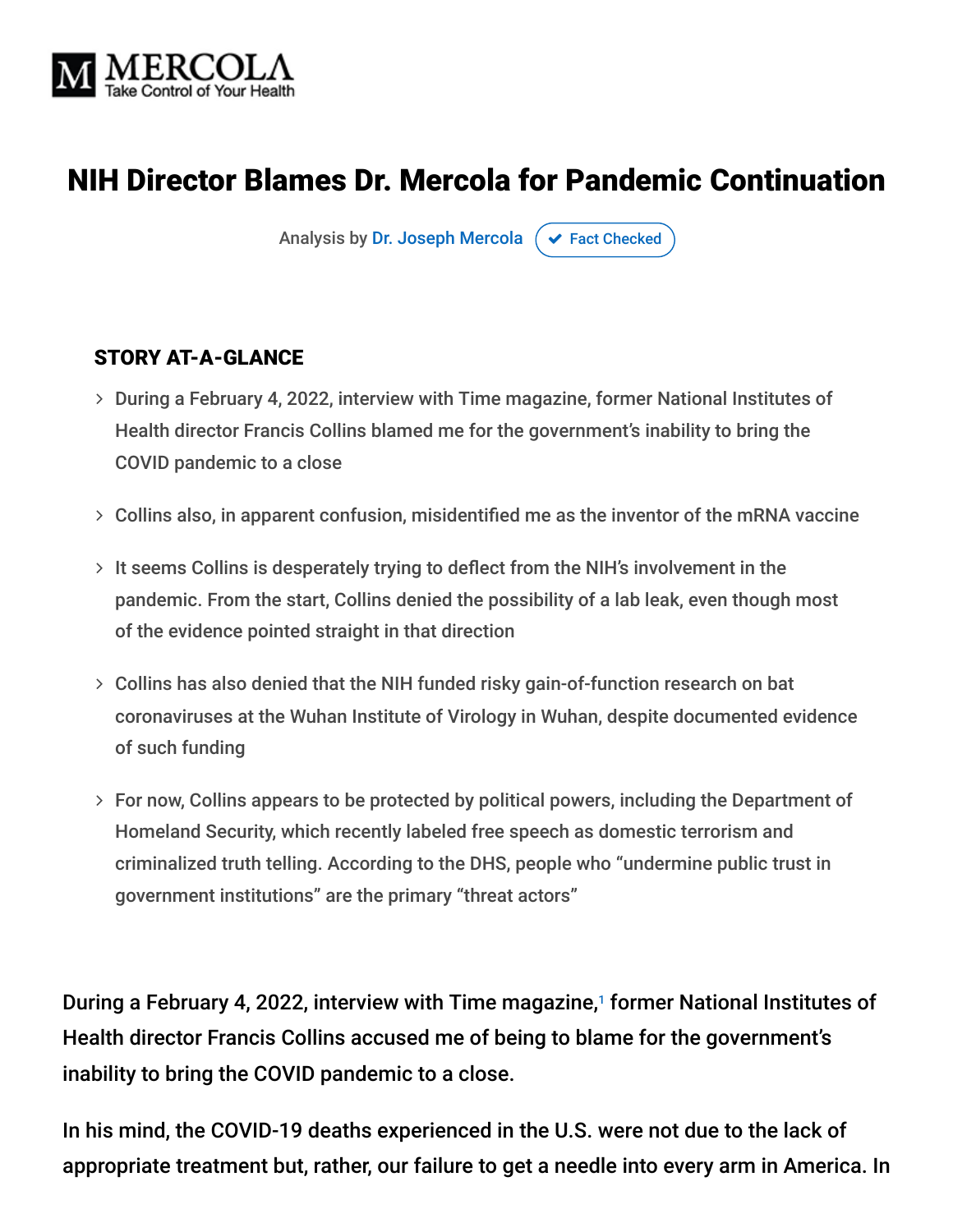other words, vaccine resistance is the reason COVID-19 is still with us, and people who share basic facts about the COVID jabs are to blame for that.

Time's editor-at-large Belinda Luscombe asked Collins why so many of those who distrust vaccines are Christians, to which he replied, in part:

*"I don't want to blame any of those people who have been somehow seduced by misinformation into a position that is not good for them. I want to blame the people who are spreading the misinformation especially those who know it's not true and are doing so anyway ...*

*I look at what happens in social media, at the top 12 distributors of false information on Facebook. And some of them are doctors who are making a lot of money on this.*

*They're the people who I have the hardest time forgiving, physicians who have given an oath to do no harm and are now saying 'These vaccines are dangerous,' and 'Here is an alternative approach and that if you buy from me, you'll be fine.' Look at Dr. Joseph Mercola from Florida."*

Before correcting the article, Luscombe interjected at this point, asking, "The one who claims to be the inventor of mRNA?" to which Collins replied, "Yes." In the corrected copy, Collins reply is changed to, "No that's Dr. Robert Malone ..."

But originally, both of them somehow managed to get the two of us confused. I guess it's hard to keep all the facts straight when you're trying to cover up lies with more lies.

## Evidence Does Not Support Collins' Denials

To me, it seems Collins is desperately trying to deflect and hide the NIH's own involvement in the pandemic  $-$  both its creation and its continuation  $-$  which is getting more obvious as time goes on. From the start, Collins<sup>2</sup> and Fauci denied the possibility of a lab leak, even though most of the evidence pointed straight in that direction.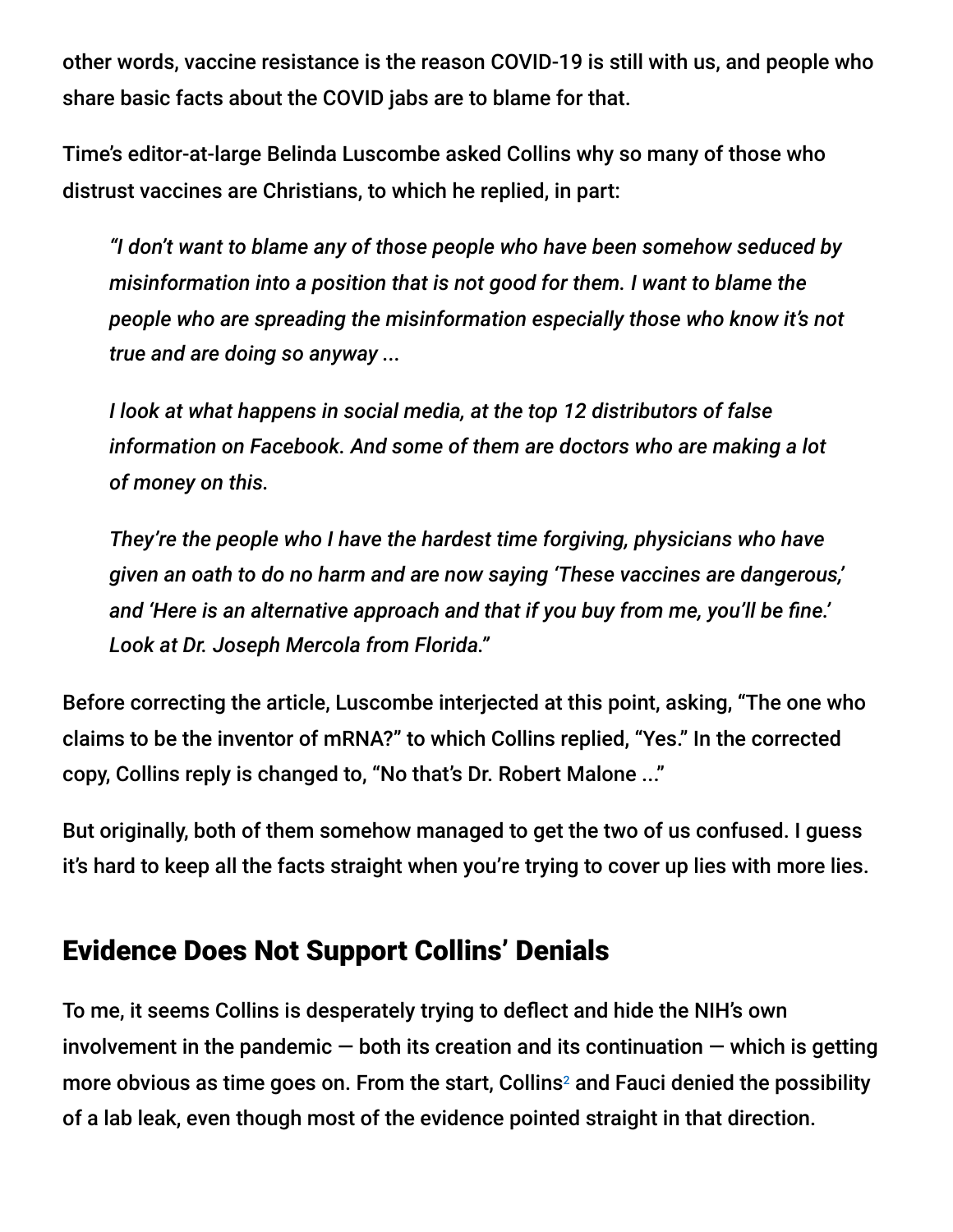In January 2022, House Oversight Committee Republicans released National Institutes of Health emails that show Drs. Anthony Fauci and Francis Collins led the effort to bury the lab leak theory, even though the scientific consensus in early February 2020 was that the virus likely leaked from the Wuhan lab. $^{\rm 3}$  For example, a note from professor and microbiologist Robert (Bob) Garry, Ph.D., read:

*"Before I left the office for the ball, I aligned the nCoV with the 96% bat CoV sequenced at WIV. Except for the RBD the S proteins are essential identical at the amino acid level — well all but the perfect insertion of 12 nucleotides that adds [sic] the furin site.*

*S2 is over its whole length essentially identical. I really can't think of a plausible natural scenario where you get from the bat virus or one very similar to it to nCoV where you insert exactly 4 amino acids 12 nucleotide [sic] that all have to be added at the exact same time to gain this function — that and you don't change any other amino acids in S2?*

*I just can't figure out how this gets accomplished in nature. Do the alignment of the spikes at the amino acid level — its [sic] stunning. Of course, in the lab it would be easy to generate the perfect 12 base insert that you wanted."*

That was a private note; yet, publicly  $-$  and in retrospect, duplicitously  $-$  Garry was claiming it came from nature, and even cowrote a paper in March 2020<sup>4</sup> stating that, "plausibly," the virus could not have come from a lab. A year later, in May 2021, in a video interview with the American Society for Microbiology,<sup>5</sup> he again insisted the virus came from nature and not a lab.

One can only speculate why he had one story for Fauci's eyes only, but another for the public. Then, again, Collins and Fauci also denied ever having funded gain-of-function (GOF) research at the Wuhan Institute of Virology (WIV) in China, despite documented evidence of such funding.<sup>6,7,8,9</sup>

As reported by The Federalist, $^{10}$  while Fauci insists that the NIAID's funding of research on bat coronaviruses at the WIV (through grants to the EcoHealth Alliance) could not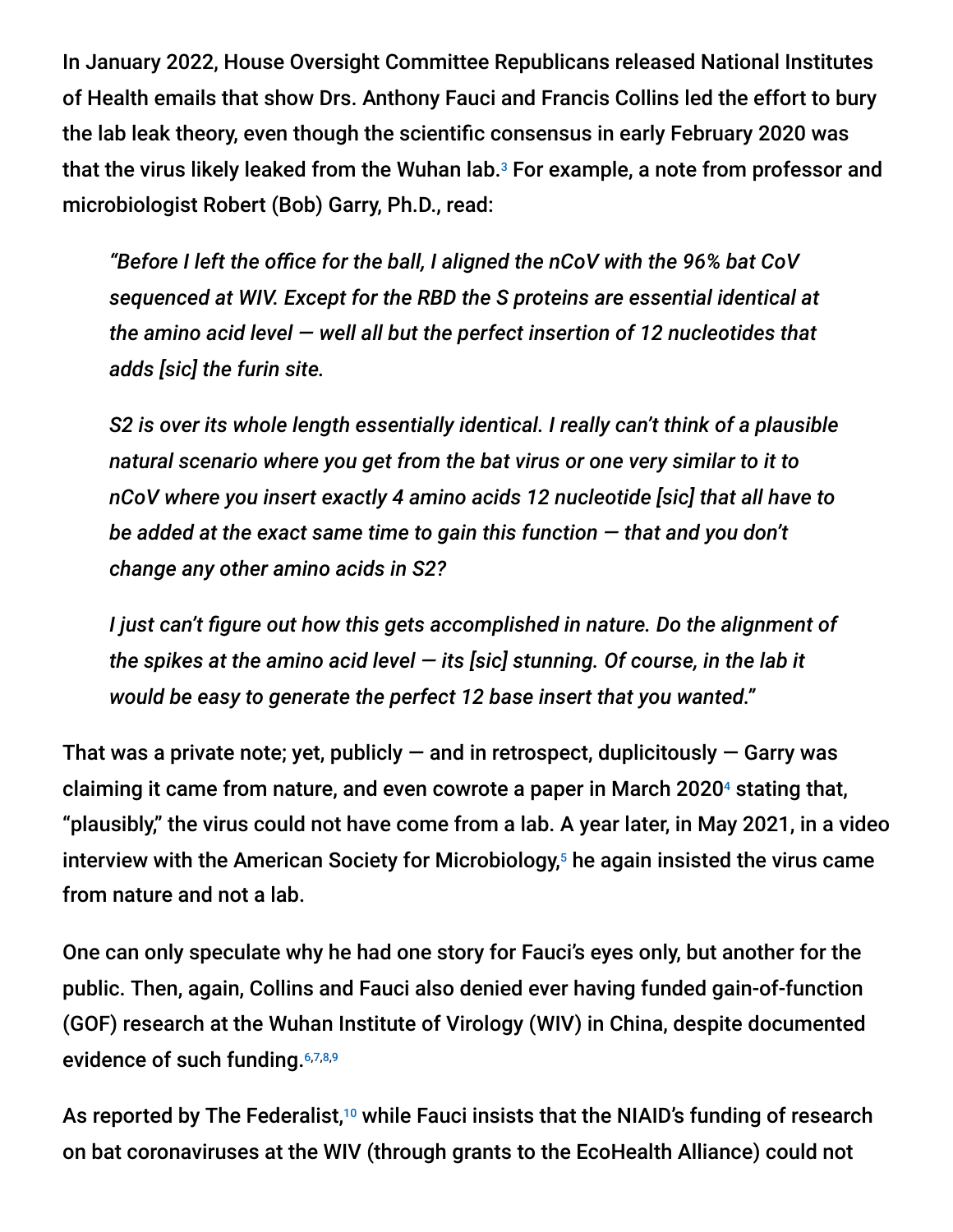possibly have led to the creation of SARS-CoV-2, the records that could actually prove this assertion  $-$  the complete lab records  $-$  have never been disclosed. Why is that?

It's also worth noting that the natural origin theory does not automatically dismiss the lab leak theory. Even if SARS-CoV-2 had a natural origin, it still could have escaped from the Wuhan lab  $-$  if it was kept and/or studied there.

So, why are Fauci and Collins so adamant about denying both scenarios? And why are they not cooperating and releasing relevant information if that information can clear them of suspicions of wrongdoing?

# Criminalizing Truth

For the time being, Collins and his underling, director of the National Institutes of Allergy and Infectious Diseases (NIAID), Dr. Anthony Fauci, are protected by political powers, but that could  $-$  and hopefully will  $-$  eventually change. For now, they're relying on a combination of projection, censorship and intimidation to keep the truth under a tight lid.

# **<sup>66</sup>** According to the DHS, Americans who 'undermine<br>
public trust in government institutions' are the **public trust in government institutions' are the primary 'threat actors.' With that, they have literally labeled free speech a 'terrorism threat' to the U.S."**

To that end, February 7, 2022, the Department of Homeland Security (DHS) raised the terrorism threat level a notch: 11

*"The United States remains in a heightened threat environment fueled by several factors, including an online environment filled with false or misleading narratives and conspiracy theories, and other forms of mis-, dis- and malinformation (MDM ) introduced and/or amplified by foreign and domestic 12threat actors."*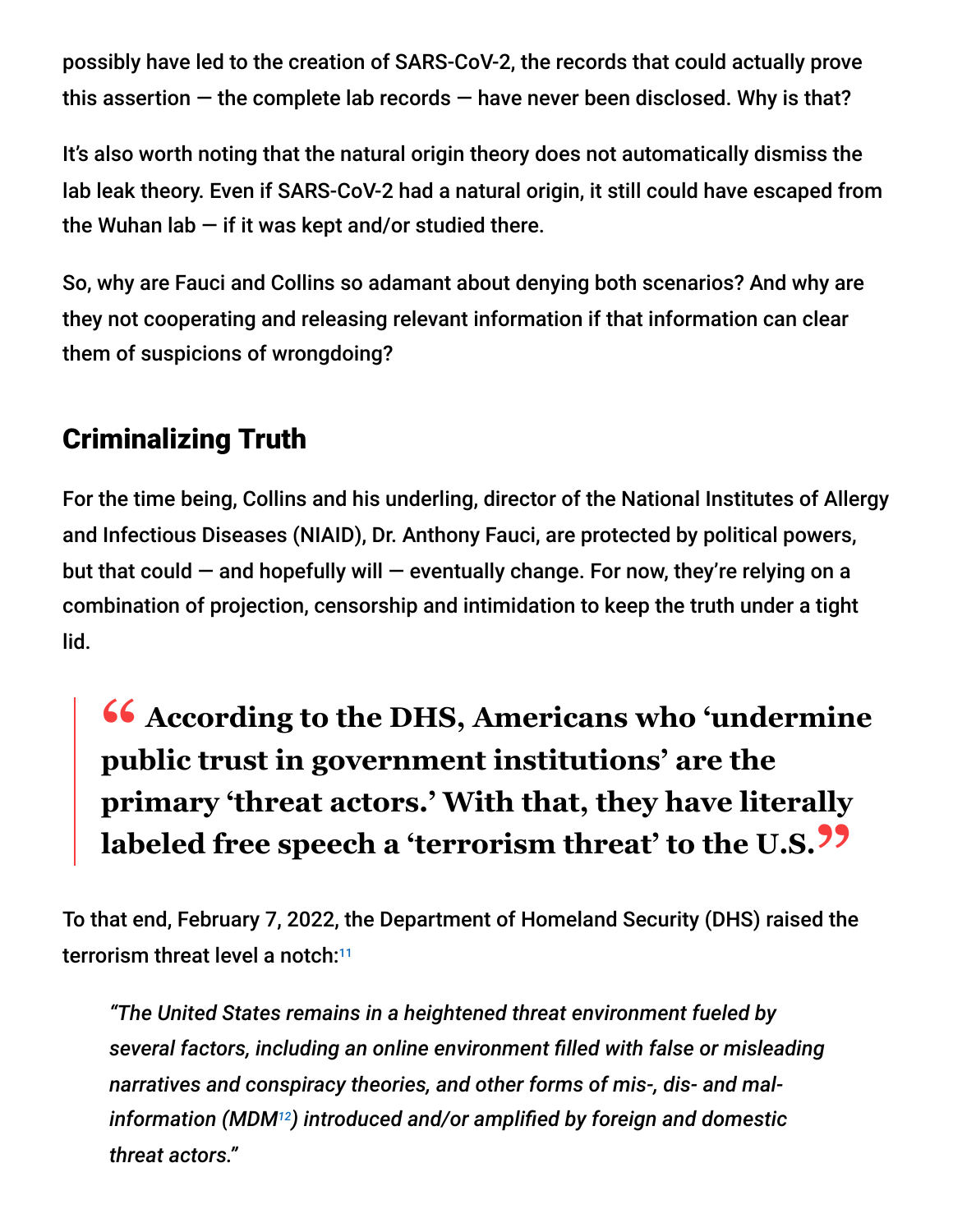According to the DHS, Americans who "undermine public trust in government institutions" are the primary "threat actors." With that, they have literally labeled free speech a "terrorism threat" to the U.S. 13

Anyone who presents information that results in people losing confidence in government institutions is "a terrorist." The problem with this is that it's THE TRUTH that is triggering this loss of confidence. So, they're actually criminalizing truth telling!

## National Security Apparatus Targets Citizens

DHS claims that "domestic violent extremists" have and may continue to use COVID measures, such as mask and vaccine mandates, "to justify violence" against "government, health care and academic institutions that they associate with those measures."

Strangely enough, the DHS then goes on to cite threats directed at synagogues, mosques, Jewish facilities and Black colleges, as well as rumors of election fraud, as examples of events that can inspire and mobilize this kind of violence. Just what race, religion and election fraud concerns have to do with how people feel about COVID measures is unclear.

To keep Americans safe, the DHS urges everyone to maintain the "digital and media literacy" required to "recognize and build resilience to false or misleading narratives."

For their part, the DHS and Federal Bureau of Investigation (FBI) are sharing information with partners "across every level of government and in the private sector." They've also established a "new, dedicated domestic terrorism branch to produce the sound, timely intelligence needed to counter related threats." 14

In the same vein, the Cybersecurity and Infrastructure Security Agency (CISA) has a dedicated "MDM team," a special taskforce "charged with building national resilience to mis-, dis-, and malinformation ..."<sup>15</sup> In short, national security agencies are being weaponized against the American public itself. They're openly being used to shut down Constitutional rights.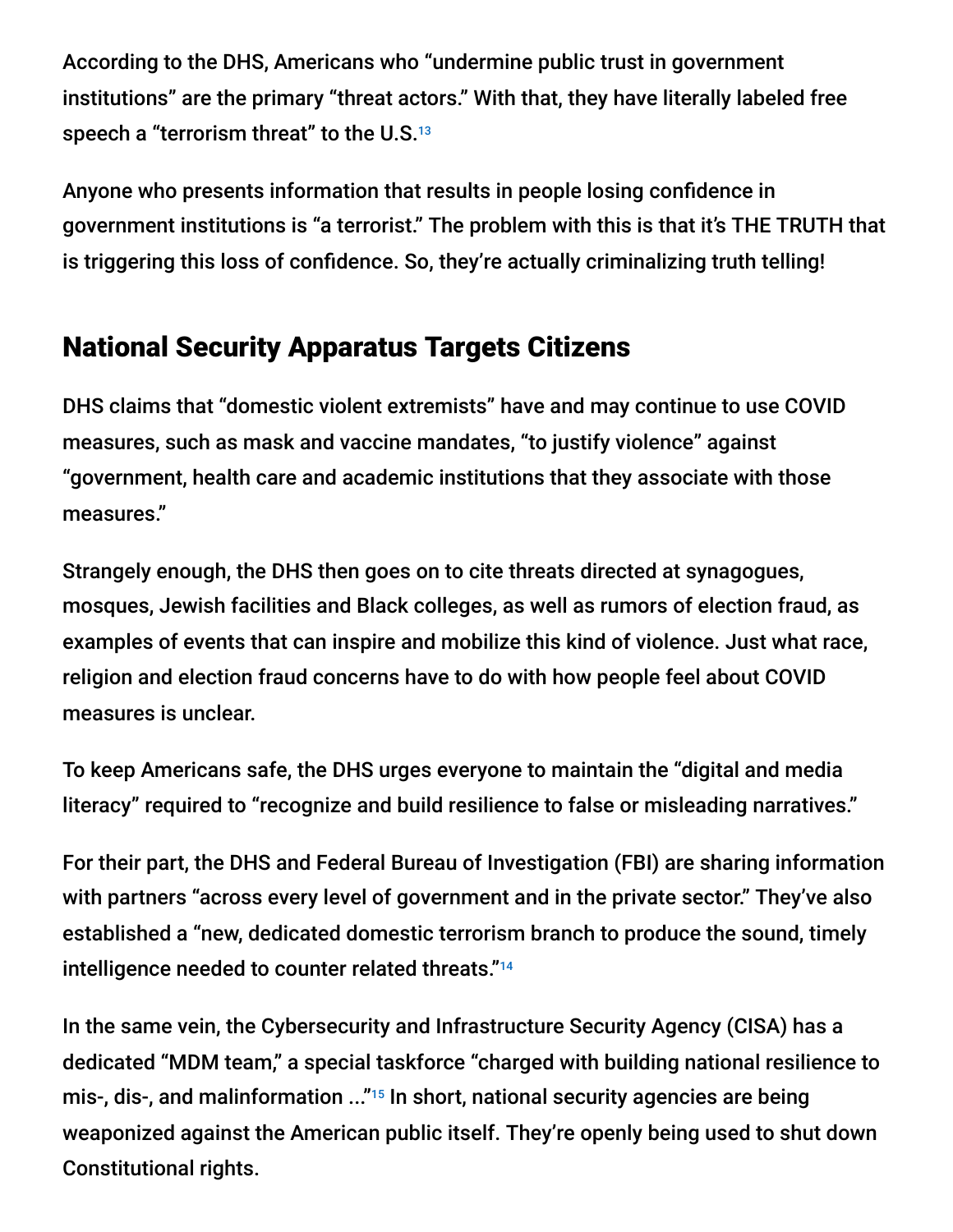### DHS Bulletin Cannot Be Allowed to Stand

In response to the DHS bulletin, Malone writes: 16

*"In the United States, our right to free speech and the right to assemble is paramount to who we are. [The DHS National Terrorism Advisory Bulletin] has some of my colleagues as well as myself very worried. Those who are writing and speaking about science and health policy are now in danger of being targeted by the U.S. government as domestic terrorists for spreading 'mis-, disand mal-information (MDM).*

*The manipulative linking of election violence to COVID-19 policies is disingenuous. It is a calculated strategy to allow government authorities to crack down on those people who are going against the Health and Human Services narrative that there are no early treatments for COVID-19 and that everyone must get vaccinated, and that the lockdowns and mask mandates were necessary.*

*The U.S. government must be held accountable for their failed policies and authoritarian behavior during this pandemic. Scientists, the press, physicians and yes, laypeople, must be able to speak and write freely ...*

*As a people, we cannot allow ourselves to be censored in this manner. It is time that our legislative and judicial branches of government do their job to protect our first amendment rights. This bulletin cannot be allowed to stand or we will no longer have freedom of speech in this country."*

### **Sources and References**

- <sup>1</sup> [Time February 4, 2022](https://time.com/6141545/nih-director-francis-collins-exit-interview/)
- <sup>2</sup> [NIH Director's Blog March 26, 2020](https://directorsblog.nih.gov/2020/03/26/genomic-research-points-to-natural-origin-of-covid-19/)
- <sup>3</sup> [YouTube Rising January 12, 2022](https://www.youtube.com/watch?v=sD0i_YxPATc)
- <sup>4</sup> Nature Medicine 26, 450-452 (2020) March 17, 2020
- <sup>5</sup> [American Society for Microbiology SARS-CoV-2 Origins With Robert Garry, TWIV 762. May 21, 2021](https://asm.org/Podcasts/TWiV/Episodes/Sars-Cov-2-Origins-With-Robert-Garry-TWiV-762)
- <sup>6, 10</sup> [Federalist February 14, 2022](https://thefederalist.com/2022/02/14/nih-denies-creating-sars-cov-2-but-grant-recipient-wont-disclose-records-that-could-prove-it/)